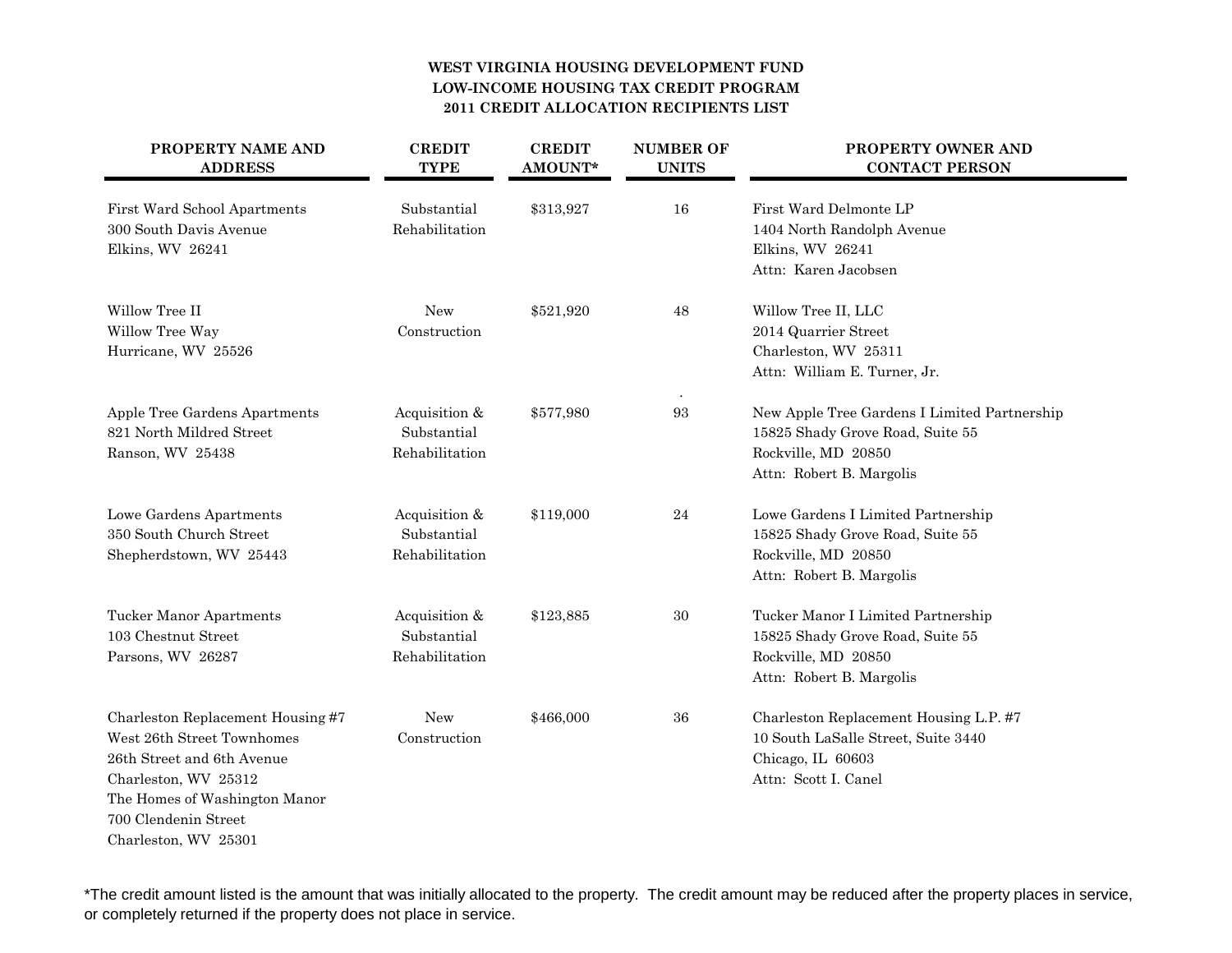## **WEST VIRGINIA HOUSING DEVELOPMENT FUNDLOW-INCOME HOUSING TAX CREDIT PROGRAM2011 CREDIT ALLOCATION RECIPIENTS LIST**

| PROPERTY NAME AND<br><b>ADDRESS</b>                                          | <b>CREDIT</b><br><b>TYPE</b>                   | <b>CREDIT</b><br>AMOUNT* | <b>NUMBER OF</b><br><b>UNITS</b> | PROPERTY OWNER AND<br><b>CONTACT PERSON</b>                                                                                            |
|------------------------------------------------------------------------------|------------------------------------------------|--------------------------|----------------------------------|----------------------------------------------------------------------------------------------------------------------------------------|
| Dutch Ridge<br>2983 Dutch Ridge Road<br>Davisville, WV 26104                 | Acquisition &<br>Substantial<br>Rehabilitation | \$278,796                | $\bf 24$                         | Dutch Ridge Associates Limited Partnership<br>229 Huber Village Boulevard, Suite 100<br>Westerville, OH 43081<br>Attn: Jeffrey J. Woda |
| Alum Creek Apartments<br>200 Elm Street<br>Alum Creek, WV 25003              | Acquisition &<br>Substantial<br>Rehabilitation | \$228,714                | ${\bf 28}$                       | Buckeye Community Thirty, LP<br>3021 East Dublin-Granville Road<br>Columbus, OH 43231<br>Attn: Steven J. Boone                         |
| Fort Gay Apartments<br>8550 Orchard Street<br>Fort Gay, WV 25514             | Acquisition &<br>Substantial<br>Rehabilitation | \$276,439                | 32                               | Buckeye Community Thirty One, LP<br>3021 East Dublin-Granville Road<br>Columbus, OH 43231<br>Attn: Steven J. Boone                     |
| Pine Woods Apartments<br>100 Belson Road<br>Ridgeley, WV 26753               | Acquisition &<br>Substantial<br>Rehabilitation | \$261,413                | $32\,$                           | Buckeye Community Thirty, LP<br>3021 East Dublin-Granville Road<br>Columbus, OH 43231<br>Attn: Steven J. Boone                         |
| <b>Hickory View Townhouses</b><br>Shayla Lane<br>Shinnston, WV 26431         | New<br>Construction                            | \$597,590                | 50                               | Hickory View Limited Partnership<br>21 Warden Run Road, Suite 203<br>Wheeling, WV 26003<br>Attn: James R. Chaplin                      |
| <b>Stacey Village Homes</b><br>Big Wheeling Creek Road<br>Wheeling, WV 26003 | New<br>Construction                            | \$336,918                | 19                               | Stacey Village Limited Partnership<br>21 Warden Run Road, Suite 203<br>Wheeling, WV 26003<br>Attn: James R. Chaplin                    |

\*The credit amount listed is the amount that was initially allocated to the property. The credit amount may be reduced after the property places in service, or completely returned if the property does not place in service.